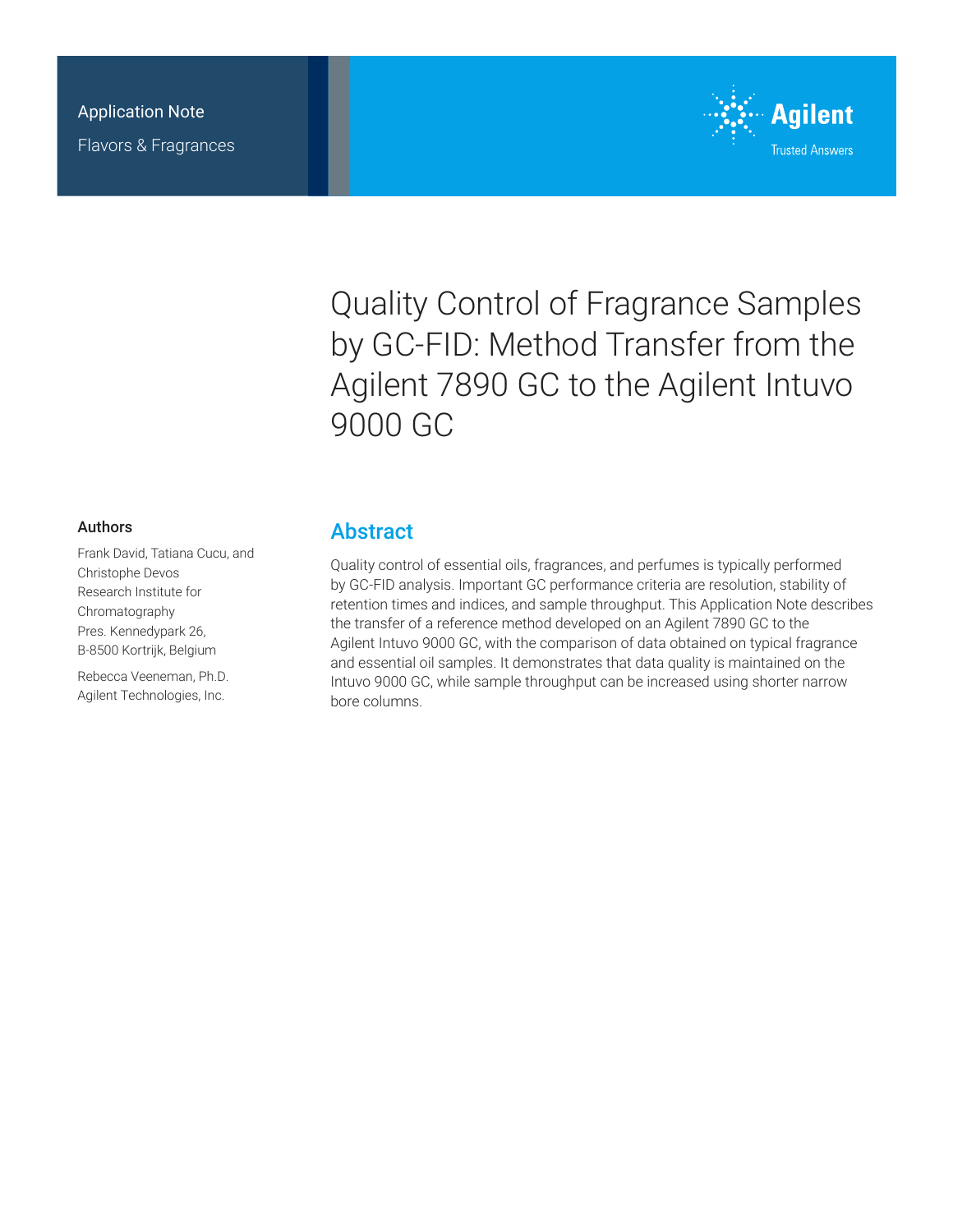## Introduction

Quality control (QC) in the flavor and fragrance industries is typically done by gas chromatography (GC).<sup>1,2</sup> For fingerprint analysis and R&D, GC with mass spectrometry (MS) is frequently applied. In a QC environment, however, GC-FID analysis is the method of choice.3 The GC-FID profile obtained for a production sample of an essential oil, a perfume, or a fragrance oil is compared to a reference profile of an approved sample of known composition. Both relative sample composition (area %) and the presence of contaminants or impurities are verified. Falsification and origin authenticity can be controlled from the presence, absence, or relative concentrations of marker compounds.

As fragrances consist of mixtures of essential oils and synthetic fragrance compounds, these products often contain more than 100 chemical constituents. Therefore, high-resolution GC methods are required for accurate profiling. Chromatographic resolution and retention time or retention index (RI) reproducibility are the most important system suitability criteria.4 In a QA/QC environment, productivity and sample throughput are also important, and several approaches are used to reduce GC run times. These include the application of short narrow bore columns, hydrogen carrier gas, and fast temperature programming. However, adequate chromatographic resolution should be preserved.<sup>5</sup>

Fragrances and essential oils are also characterized by a wide range of concentrations of the individual solutes, with some constituents at a high percent level (1 to 50%) and other solutes at a 0.01 to 0.1% level. Since these trace compounds can be important for fragrance quality, the high-resolution GC method should also offer a wide dynamic range, and the selected GC column must have sufficient solute capacity.

High-performance GC-FID methods for QA/QC of fragrances, perfumes, and essential oils are therefore based on a delicate balance between chromatographic resolution, speed of analysis (sample throughput), and solute capacity (sensitivity). This can be achieved using state-of-the-art GC column technology using 150 to 250 µm id columns with hydrogen as carrier gas. In combination with state-of-the-art GC instrumentation, allowing fast heating and cooling cycles enables labs to increase productivity while preserving method performance.

This Application Note demonstrates the GC analysis of some typical fragrance and essential oil samples using the Intuvo 9000 GC. The samples were first analyzed using a standard method on a 7890 GC, and methods were transferred to the Intuvo 9000 GC. In addition, method translation was applied to increase analysis speed by a factor of 2 to 4, taking advantage of the fast heating capability of the instrument.

# **Experimental**

#### Sample preparation

A fragrance oil was obtained from a household product manufacturer, and two essential oil samples were acquired from a local drugstore. One commercial perfume sample was acquired from a perfume store. Samples were diluted in acetone, typically at concentrations between 25 to 100 mg/mL, depending on the initial dilution. The fragrance oil, used in the production of household products such as detergents and surface cleaners, was of a high complexity, with >100 constituents. For GC analysis, this oil was diluted 40-fold (2.5% in acetone). The commercial perfume sample was of medium complexity and diluted 10-fold in acetone.

The essential oil samples were lemon oil (origin: California, USA), mainly consisting of limonene, and a complex sandalwood oil, mainly consisting of sesquiterpenes. The essential oil samples were diluted to 5% in acetone.

These samples were only used for instrument and method verification. No attempt was made to completely characterize these samples, nor to validate origin, quality, or composition.

#### GC parameters

GC-FID analyses were performed on a 7890B GC and on an Intuvo 9000 GC. Both systems were equipped with a split/splitless inlet, a flame ionization detector, and an Agilent 7693 automatic liquid sampler (ALS) with a 10 µL syringe.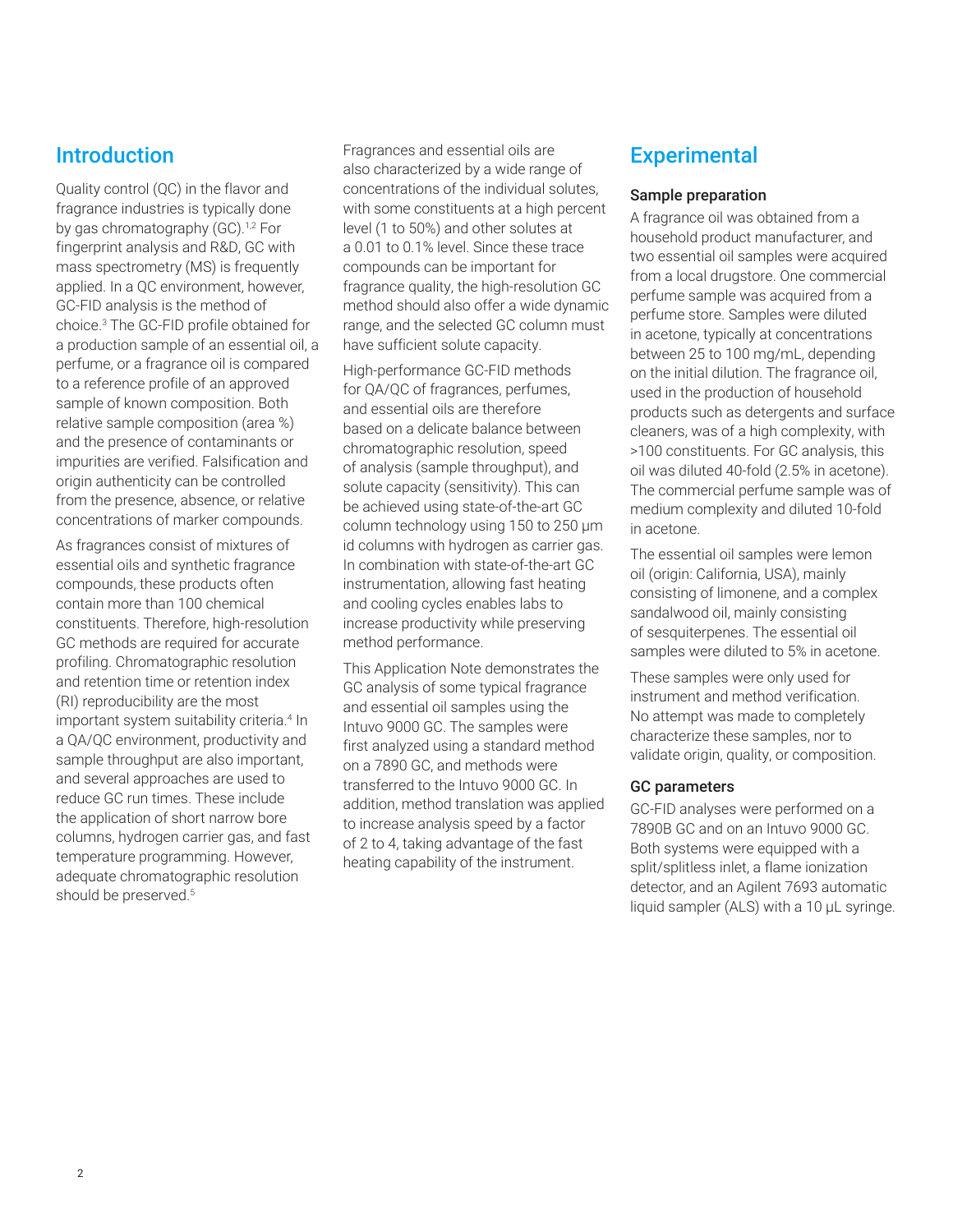In the reference method, an Agilent J&W DB-HeavyWAX column (30 m × 0.25 mm, 0.25 µm) was used. This polar column offers higher thermal stability than classical PEG or WAX columns, and is especially suitable for the analysis of fragrance constituents eluting between heptane (RI 700) and triacontane (RI 3,000). Table 1 summarizes the reference method parameters.

Two high-throughput methods with a 1.79 and a 4.27 speed gain factor, respectively, were used on the Intuvo 9000 GC. The method parameters obtained using method translation software (part of Agilent OpenLab 2.2 software used for acquisition and data analysis) are given in Table 2 (parameters that were not modified are not listed).

### Results and discussion

#### Method transfer from a 7890 GC to an Intuvo 9000 GC

Figures 1A and 1B show the use of the reference method on the 7890 GC and the Intuvo 9000 GC, respectively. As shown, chromatographic resolution is maintained and the same profiles are obtained on both instruments. For selected constituents, the RIs and peak area % (normalization with abstraction of solvent peak) were determined on each instrument. Table 3 summarizes the results, which demonstrate that RI values are the same on both instruments (delta RI <2 RI units). This is important if data acquired on different instruments are to be compared. It also indicates that the Guard Chip incorporated in the Intuvo 9000 GC does not influence relative solute retention. The relative area % data in Table 3 show that comparable quantitative results are obtained on both instruments.

Table 1. GC-FID parameters for the reference method on an Agilent 7890 GC and an Agilent Intuvo 9000 GC.

| Parameter                     | Value                                                                              |
|-------------------------------|------------------------------------------------------------------------------------|
| Inlet                         | Split (1/50) - 250 °C, split liner UI (p/n 5190-2295)                              |
| <b>Injection Volume</b>       | $1 \mu L$                                                                          |
| Column                        | Agilent J&W DB-HeavyWAX, 30 m × 0.25 mm, 0.25 um<br>(p/n 122-7132 or 122-7132-INT) |
| <b>Column Flow</b>            | 1.8 mL/min hydrogen, constant flow                                                 |
| Column Temperature Program    | 50 °C (1 minute) – 5 °C/min – 250 °C (10 minutes)                                  |
| Intuvo Guard Chip Temperature | Oven track mode                                                                    |
| Intuvo Bus Temperature        | 250 °C                                                                             |
| Intuvo Detector Tail          | 300 °C                                                                             |
| Detector                      | Flame ionization at 300 °C, 40 mL/min hydrogen, 400 mL/min air                     |

Table 2. High-throughput GC-FID parameters for the Agilent Intuvo 9000 GC.

| Speed Gain 1.79            |                                                                 |  |  |  |  |  |
|----------------------------|-----------------------------------------------------------------|--|--|--|--|--|
| Parameter                  | Value                                                           |  |  |  |  |  |
| Column                     | Agilent J&W DB-HeavyWAX, 20 m × 0.18 mm, 0.18 um (p/n 121-7122) |  |  |  |  |  |
| <b>Column Flow</b>         | 1.3 mL/min hydrogen, constant flow                              |  |  |  |  |  |
| Column Temperature Program | 50 °C (0.56 minutes) - 8.93 °C/min - 250 °C (5.6 minutes)       |  |  |  |  |  |
| Speed Gain 4.27            |                                                                 |  |  |  |  |  |
| Parameter                  | Value                                                           |  |  |  |  |  |
| Column                     | Agilent J&W DB-HeavyWAX, 10 m × 0.18 mm, 0.18 um (p/n 121-7112) |  |  |  |  |  |
| <b>Column Flow</b>         | 1.3 mL/min hydrogen, constant flow                              |  |  |  |  |  |
| Column Temperature Program | 50 °C (0.23 minutes) - 21.37 °C/min - 250 °C (2.34 minutes)     |  |  |  |  |  |

Table 3. RI and peak area % for fragrance oil constituents measured with the reference method on an Agilent 7890 GC and an Agilent Intuvo 9000 GC.

|                                 |                | Agilent 7890 GC | Agilent Intuvo 9000 GC |        |  |
|---------------------------------|----------------|-----------------|------------------------|--------|--|
| Compound                        | R <sub>1</sub> | Area %          | R <sub>1</sub>         | Area % |  |
| <b>Linalyl Acetate</b>          | 1,559          | 4.02            | 1,559                  | 3.92   |  |
| <b>Isobornyl Acetate</b>        | 1,579          | 3.12            | 1,579                  | 3.04   |  |
| <b>Benzyl Acetate</b>           | 1,699          | 2.22            | 1,699                  | 2.14   |  |
| Dimethylbenzyl Carbinyl Acetate | 1.764          | 3.47            | 1,765                  | 3.43   |  |
| a-Isomethyl Ionone              | 1,843          | 2.70            | 1,841                  | 2.71   |  |
| <b>Phenylethyl Alcohol</b>      | 1.898          | 3.59            | 1,897                  | 3.55   |  |
| $trans-B$ -lonone               | 1,921          | 4.70            | 1,921                  | 4.71   |  |
| β-Methyl-Ionone                 | 2,039          | 7.86            | 2,038                  | 7.75   |  |
| n-Hexyl salicylate              | 2,194          | 2.87            | 2,193                  | 2.86   |  |
| Amyl Cinnamaldehyde             | 2,237          | 3.38            | 2,236                  | 3.42   |  |
| 4-Hexenyl-Benzene               | 2,293          | 2.76            | 2,293                  | 2.85   |  |
| Peonile                         | 2,516          | 1.93            | 2,518                  | 1.95   |  |
| <b>Benzyl Salicylate</b>        | 2,753          | 2.32            | 2,751                  | 2.37   |  |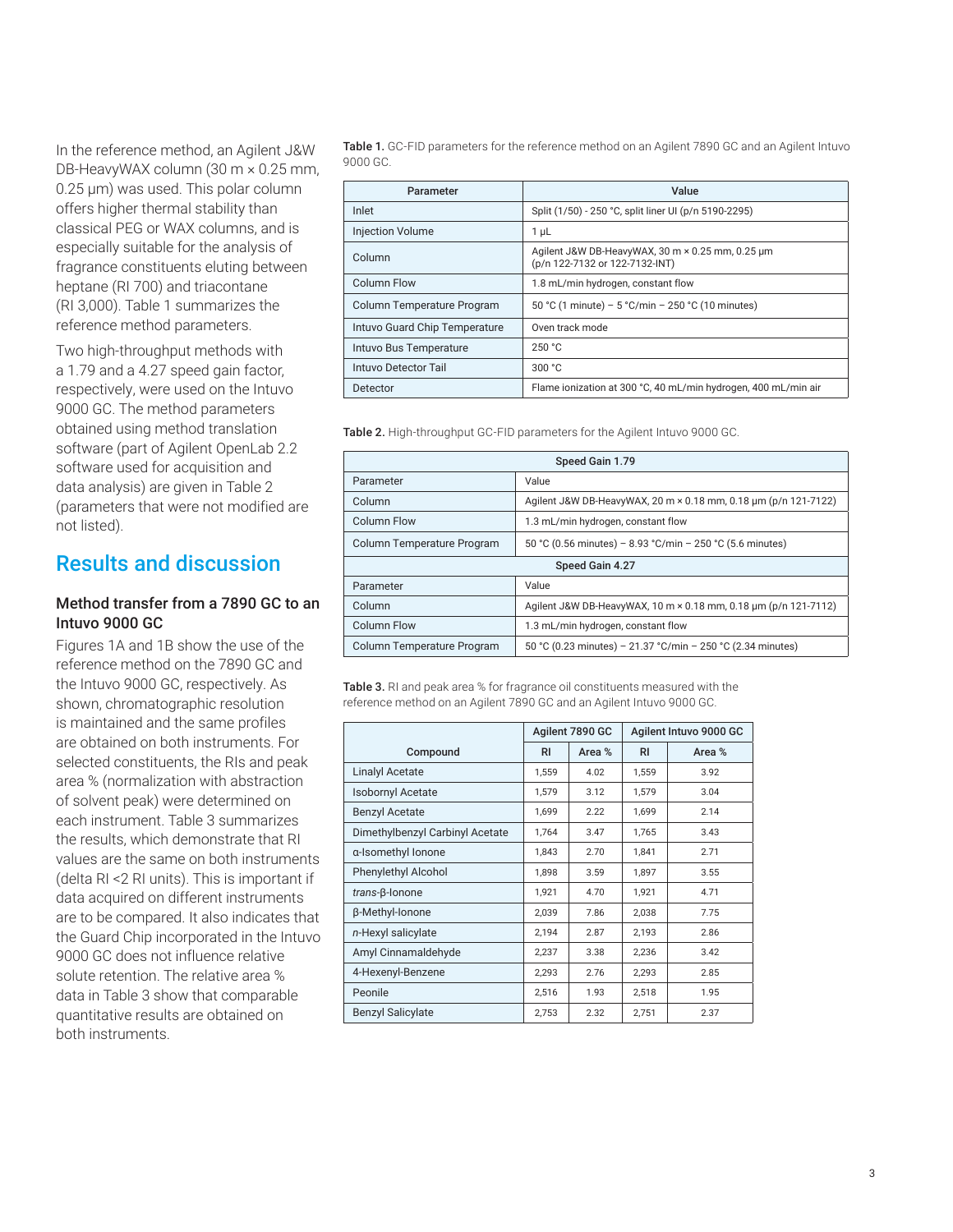The equivalence of both systems is illustrated by the analysis of a sandalwood oil sample. Sandalwood oil is obtained from steam distillation of wood chips of various species of sandalwood trees (for example, *Santalum album* and *Santalum spicatum*). The oil contains primarily sesquiterpenic alcohols, including α-santalol and β-santalol. The composition of the oil depends on the species, location, age of tree, season, and extraction process. Relative concentrations of the santalol isomers and other sesquiterpenoids were used for authenticity and QC verification.<sup>6</sup>



Figure 1A. GC-FID analysis of fragrance oil using the reference method on an Agilent 7890 GC with a 30 m × 0.25 mm, 0.25 µm Agilent J&W DB-HeavyWAX column.



Figure 1B. GC-FID analysis of fragrance oil using the reference method on an Agilent Intuvo 9000 GC with a 30 m × 0.25 mm, 0.25 µm Agilent J&W DB-HeavyWAX column.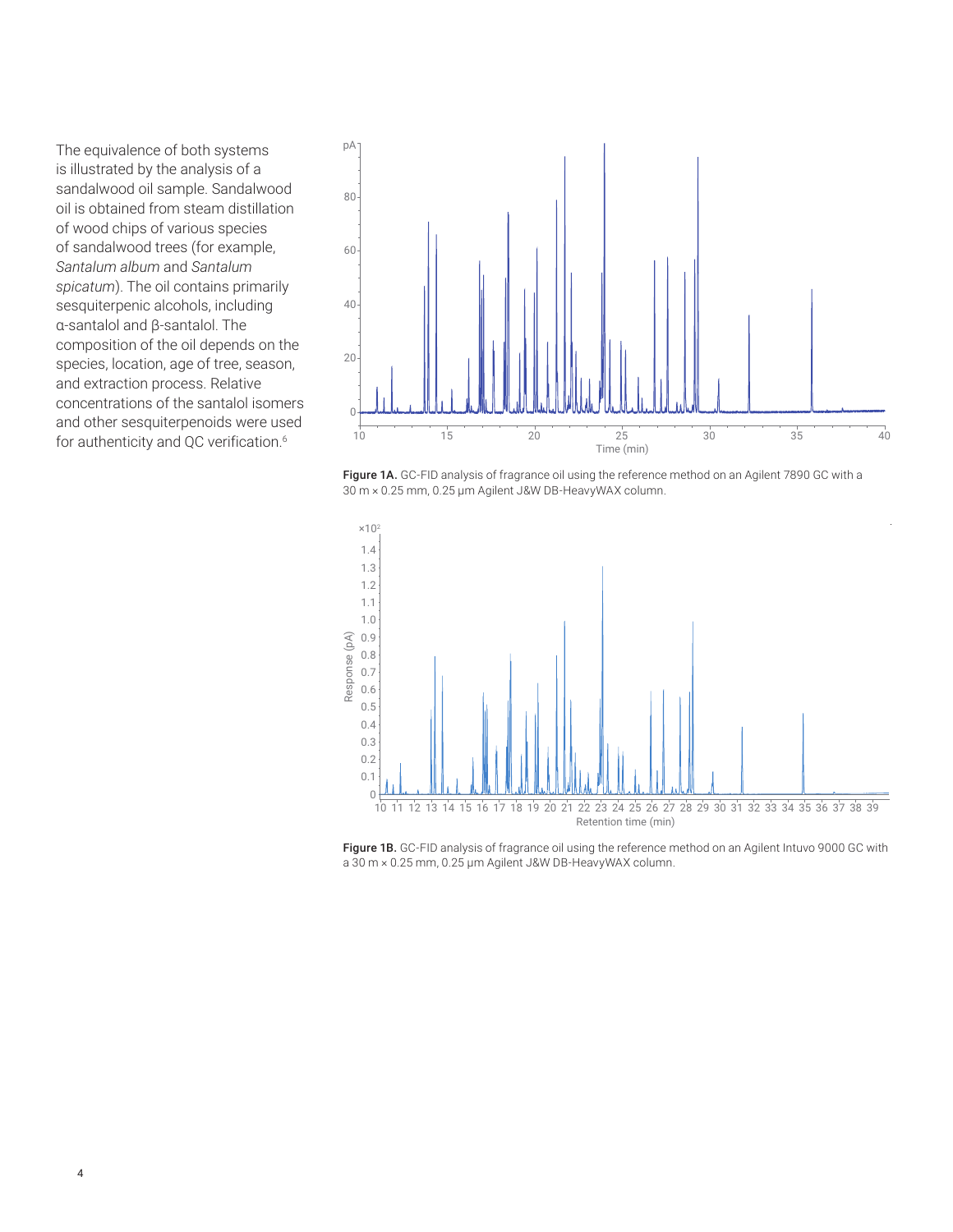Figures 2A and 2B show the GC-FID profiles obtained for a commercial sandalwood oil sample on the 7890 GC and Intuvo 9000 GC, respectively. Similar profiles are obtained, and RIs are preserved after method transfer from the 7890 to the Intuvo.



Figure 2A. GC-FID analysis of sandalwood oil using the reference method on an Agilent 7890 GC with a 30 m × 0.25 mm, 0.25 µm Agilent J&W DB-HeavyWAX column.



Figure 2B. GC-FID analysis of sandalwood oil using the reference method on an Agilent Intuvo 9000 GC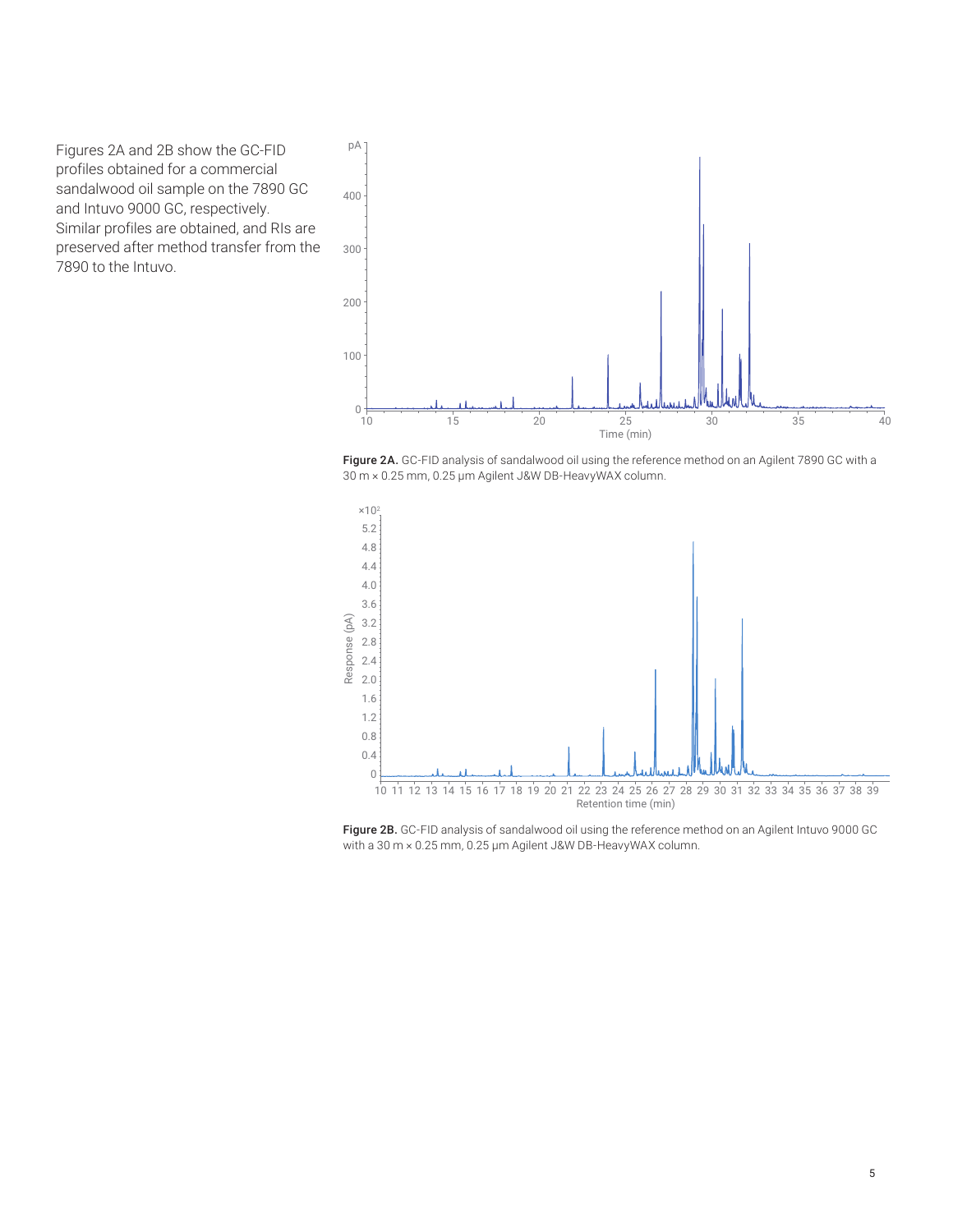#### Method translation with maintained resolution

Next, the reference method using a 30 m × 0.25 mm, 0.25 µm DB‑HeavyWAX column was translated to a 20 m × 0.18 mm, 0.18 µm DB‑HeavyWAX column. Using a shorter column with a smaller id, GC run time can be reduced while chromatographic resolution is maintained.5 Method parameters for the faster GC method were calculated using the method translation calculator incorporated into the OpenLab GC software. The calculator predicted a 1.79 speed gain factor.

The method translation is illustrated by the analysis of a commercial perfume sample. Figures 3A and 3B respectively show the GC-FID profiles obtained on the 30 m × 0.25 mm, 0.25 μm DB-HeavyWAX column and on the 20 m × 0.18 mm, 0.18 μm DB-HeavyWAX column.

Both profiles are similar, and the chromatographic resolution is maintained. While the last peak elutes at 36.85 minutes using the reference method on the 30 m column, this peak elutes at 21.15 minutes on the 20 m column using the translated method. The measured speed gain factor of 1.74 corresponds well to the predicted speed gain factor (1.79). It was also found that the RIs for the peaks are very similar, within 10 LRI units, which is very acceptable considering that a polar WAX column was used.<sup>4</sup>



Figure 3A. GC-FID analysis of perfume using the reference method on an Agilent Intuvo 9000 GC with a 30 m × 0.25 mm, 0.25 µm Agilent J&W DB-HeavyWAX column.



Figure 3B. GC-FID analysis of perfume using the translated method on an Agilent Intuvo 9000 GC with a 20 m × 0.18 mm, 0.18 µm Agilent J&W DB-HeavyWAX column.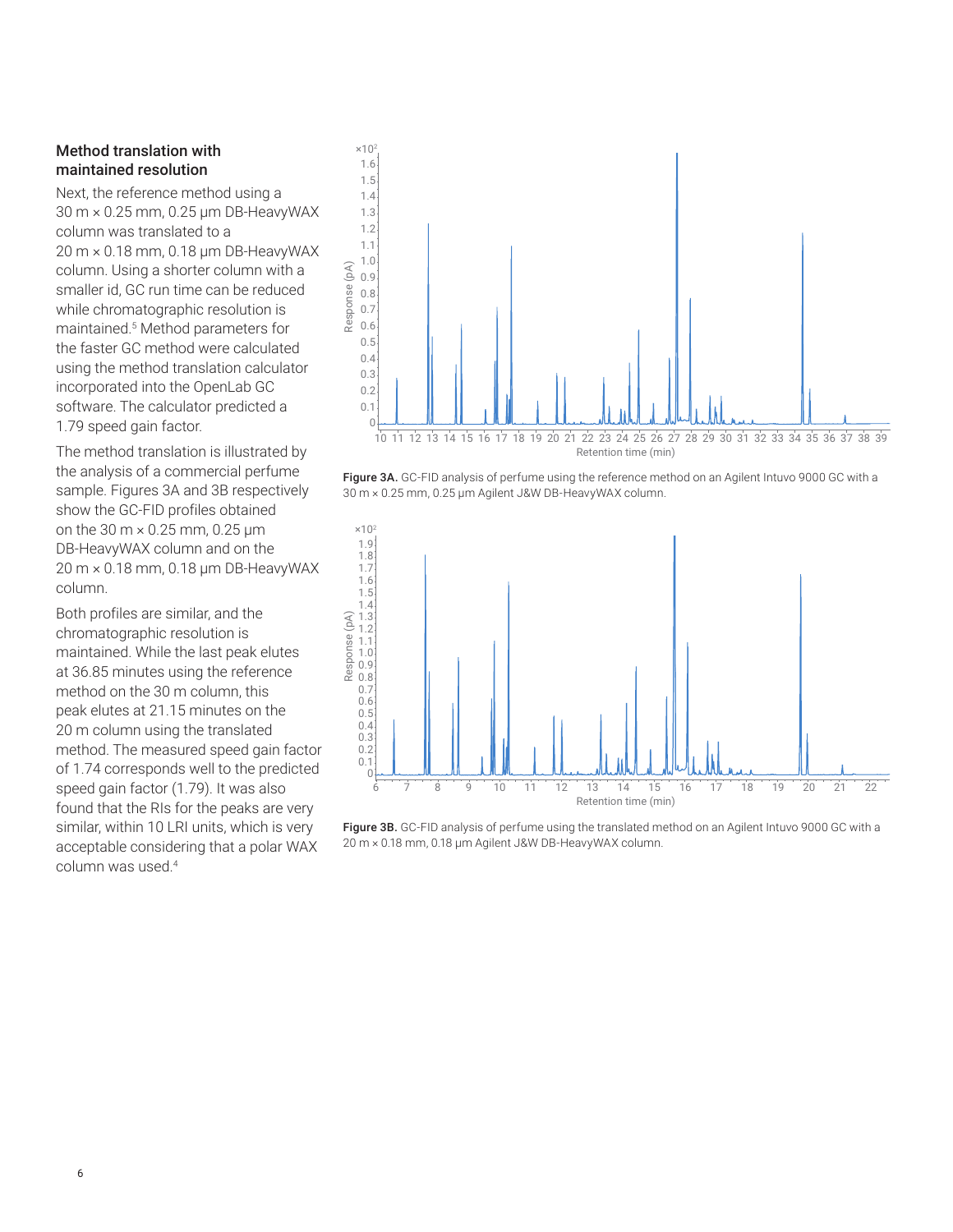### Method translation to fast GC with reduced resolution

Finally, a high-throughput screening method was used for the analysis of a lemon oil sample. Figure 4A shows the reference profile obtained on a 7890 GC with a 30 m × 0.25 mm, 0.25 μm DB‑HeavyWAX column. Figure 4B presents the profile obtained for the same sample on the Intuvo 9000 GC using a 10 m × 0.18 mm, 0.18 μm DB-HeavyWAX column. The method parameters for the high-throughput method were calculated using the method translator, and the predicted speed gain factor was 4.27. The identity of the main peaks, together with the measured RIs and peak area % (normalization after exclusion of solvent peak) are given in Table 4.

The GC-FID profiles shown in Figures 4A and 4B are very similar. The chromatographic resolution was reduced using the short column, as illustrated by the resolution loss for α-pinene/α‑thujene (0.69 minutes in the fast GC method, Figure 4B) and for β-bisabolene/geranial (2.50 minutes in the fast GC method, Figure 4B). For most other solutes, including important quality markers such as β-myrcene, *p*-cymene, neral, geranial, and β-bisabolene, sufficient chromatographic resolution was maintained, allowing correct quantification.<sup>7</sup> Geranial eluted at 10.47 minutes using the reference method and at 2.51 minutes using the fast GC method on the Intuvo 9000 GC when using the 10 m column. The measured speed gain factor was 4.17, corresponding well with the predicted speed gain factor. The GC run time was three minutes, resulting in a cycle time below five minutes.



Figure 4A. GC-FID analysis of lemon oil using the reference method on an Agilent 7890 GC with a 30 m × 0.25 mm, 0.25 µm Agilent J&W DB-HeavyWAX column.



Figure 4B. GC-FID analysis of lemon oil using the translated method on an Agilent Intuvo 9000 GC with a